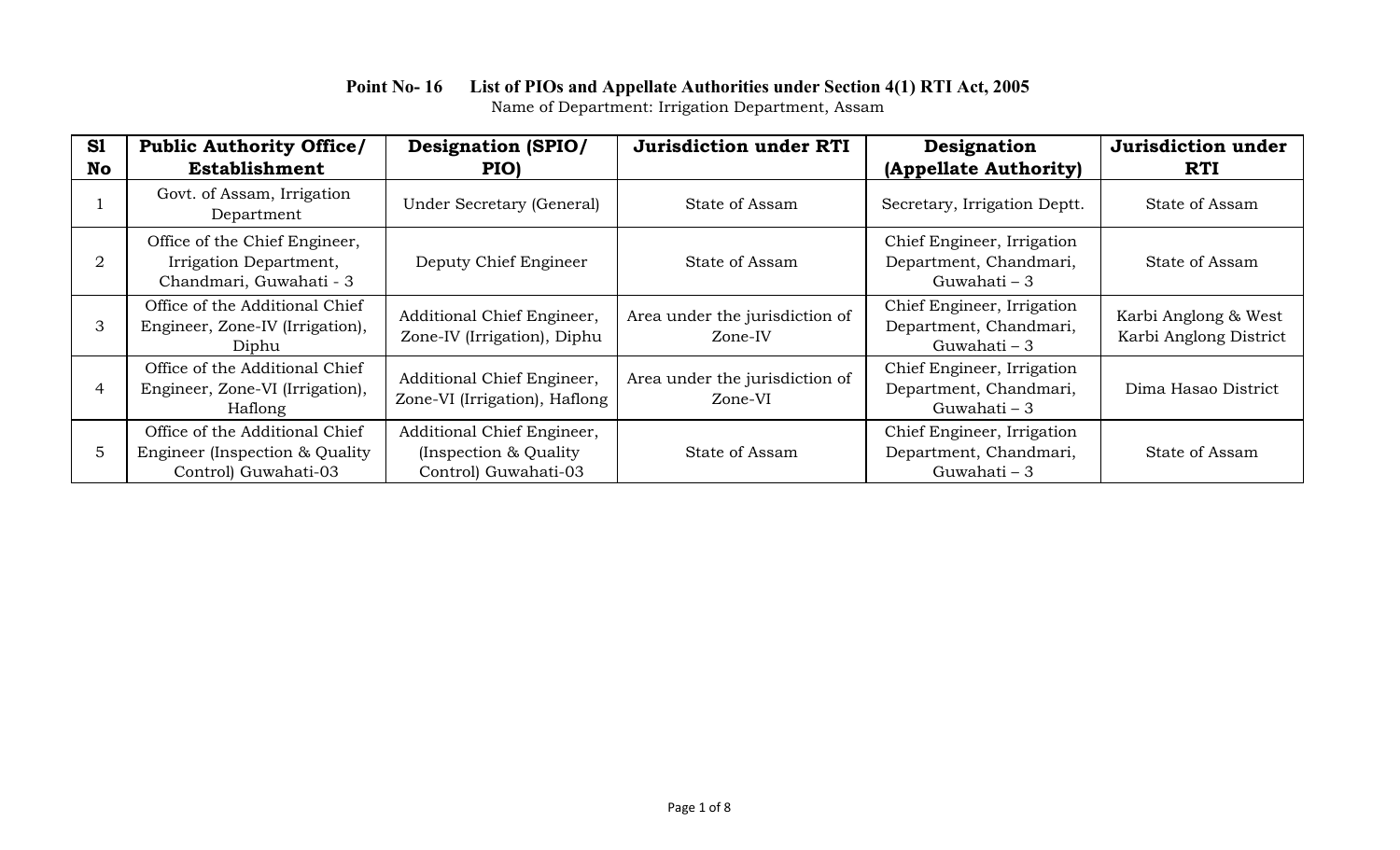| S1             | <b>Public Authority Office/</b>                  | <b>Designation (SPIO/</b> | <b>Jurisdiction under RTI</b>                      | Designation                                                            | Jurisdiction under                                       |
|----------------|--------------------------------------------------|---------------------------|----------------------------------------------------|------------------------------------------------------------------------|----------------------------------------------------------|
| <b>No</b>      | <b>Establishment</b>                             | PIO)                      |                                                    | (Appellate Authority)                                                  | <b>RTI</b>                                               |
| 6              | Tinsukia-Digboi-Margherita<br>Division, Tinsukia | <b>Executive Engineer</b> | Area under Tinsukia-Digboi-<br>Margherita Division | Superintending Engineer,<br>Tinsukia Circle(Irrigation),<br>Tinsukia   | Area under Tinsukia<br>Circle(Irrigation),<br>Tinsukia   |
|                | Sadiya-Doomdooma Division,<br>Sadiya             | <b>Executive Engineer</b> | Area under Sadiya-<br>Doomdooma Division           |                                                                        |                                                          |
|                | Dibrugarh-Lahowal-Chabua<br>Division, Dibrugarh  | <b>Executive Engineer</b> | Area underDibrugarh-Lahowal-<br>Chabua Division    | Superintending<br>Engineer, Dibrugarh<br>Circle(Irrigation), Dibrugarh |                                                          |
| $\overline{7}$ | Moran-Tingkhong Division,<br>Moran               | <b>Executive Engineer</b> | Area underMoran-Tingkhong<br>Division              |                                                                        | Area under Dibrugarh<br>Circle(Irrigation),<br>Dibrugarh |
|                | Naharkatiya-Duliajan Division,<br>Naharkatiya    | <b>Executive Engineer</b> | Area under Naharkatiya-<br>Duliajan Division       |                                                                        |                                                          |
| 8              | Sivasagar-Thowra Division,<br>Sivasagar          | <b>Executive Engineer</b> | Area underSivasagar-Thowra<br>Division             |                                                                        |                                                          |
|                | Nazira-Amguri Division, Nazira                   | <b>Executive Engineer</b> | Area underNazira-Amguri<br>Division                | Superintending Engineer,<br>Sivasagar Circle(Irrigation),<br>Sivasagar | Area under Sivasagar<br>Circle(Irrigation),<br>Sivasagar |
|                | Sonari-Mahmora Division,<br>Sonari               | <b>Executive Engineer</b> | Area under Sonari-Mahmora<br>Division              |                                                                        |                                                          |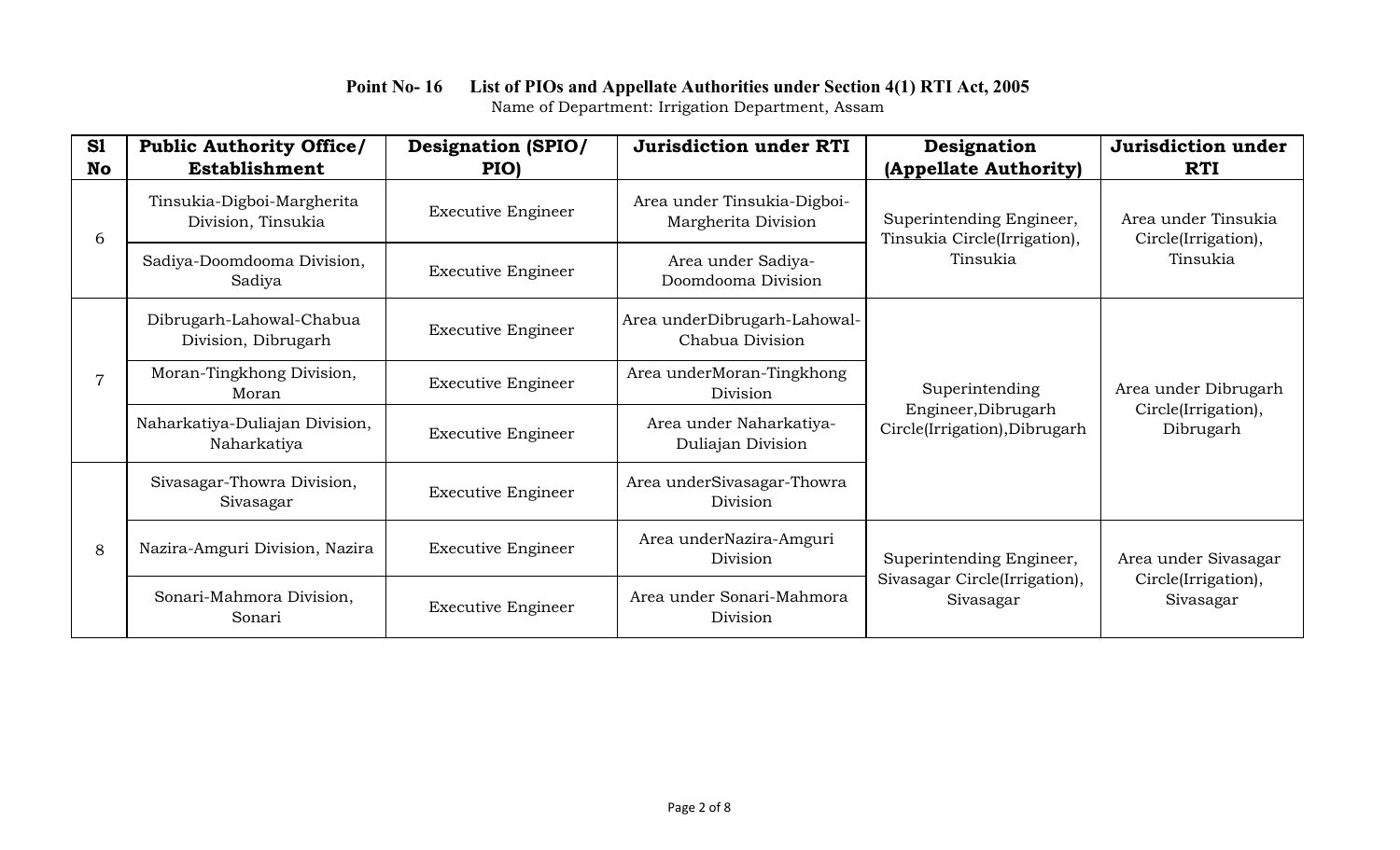| S1        | <b>Public Authority Office/</b>                    | <b>Designation (SPIO/</b> | <b>Jurisdiction under RTI</b>                       | Designation                                                      | Jurisdiction under                              |
|-----------|----------------------------------------------------|---------------------------|-----------------------------------------------------|------------------------------------------------------------------|-------------------------------------------------|
| <b>No</b> | <b>Establishment</b>                               | PIO)                      |                                                     | (Appellate Authority)                                            | <b>RTI</b>                                      |
|           | Bokakhat-Khumtai Division,<br>Bokakhat             | <b>Executive Engineer</b> | Area underBokakhat-Khumtai<br>Division              | Superintending Engineer,<br>Jorhat Circle(Irrigation),<br>Jorhat | Area under Jorhat<br>Circle(Irrigation), Jorhat |
|           | Golaghat-Sarupathar Division,<br>Golaghat          | <b>Executive Engineer</b> | Area under Golaghat-<br>Sarupathar Division         |                                                                  |                                                 |
| 9         | Jorhat-Dergaon-Teok Division,<br>Jorhat            | <b>Executive Engineer</b> | Area under Jorhat-Dergaon-<br><b>Teok Division</b>  |                                                                  |                                                 |
|           | Titabor-Morioni Division, Titabor                  | <b>Executive Engineer</b> | Area underTitabor-Morioni<br>Division               |                                                                  |                                                 |
|           | Majuli Division, Majuli                            | <b>Executive Engineer</b> | Area under Majuli Division                          |                                                                  |                                                 |
|           | Morigaon-Laharighat-Jagiroad<br>Division, Jagiroad | <b>Executive Engineer</b> | Area underMorigaon-<br>Laharighat-Jagiroad Division | Superintending Engineer,<br>Nagaon Circle(Irrigation),<br>Nagaon | Area under Nagaon<br>Circle(Irrigation), Nagaon |
|           | Raha-Batadrava Division,<br>Batadrava              | <b>Executive Engineer</b> | Area under Raha-Batadrava<br>Division               |                                                                  |                                                 |
| 10        | Nagaon-Barhampur Division,<br>Nagaon               | <b>Executive Engineer</b> | Area underNagaon-Barhampur<br>Division              |                                                                  |                                                 |
|           | Dhing-Rupahihat Division,<br>Rupahi                | <b>Executive Engineer</b> | Area under Dhing-Rupahihat<br>Division              |                                                                  |                                                 |
|           | Kaliabor-Samaguri Division,<br>Jakhalabandha       | <b>Executive Engineer</b> | Area underKaliabor-Samaguri<br>Division             |                                                                  |                                                 |
| 11        | Jamunamukh-Hojai-Lumding<br>Division, Hojai        | <b>Executive Engineer</b> | Area under Jamunamukh-<br>Hojai-Lumding Division    | Superintending Engineer,<br>Hojai Circle(Irrigation), Hojai      | Area under Hojai<br>Circle(Irrigation), Hojai   |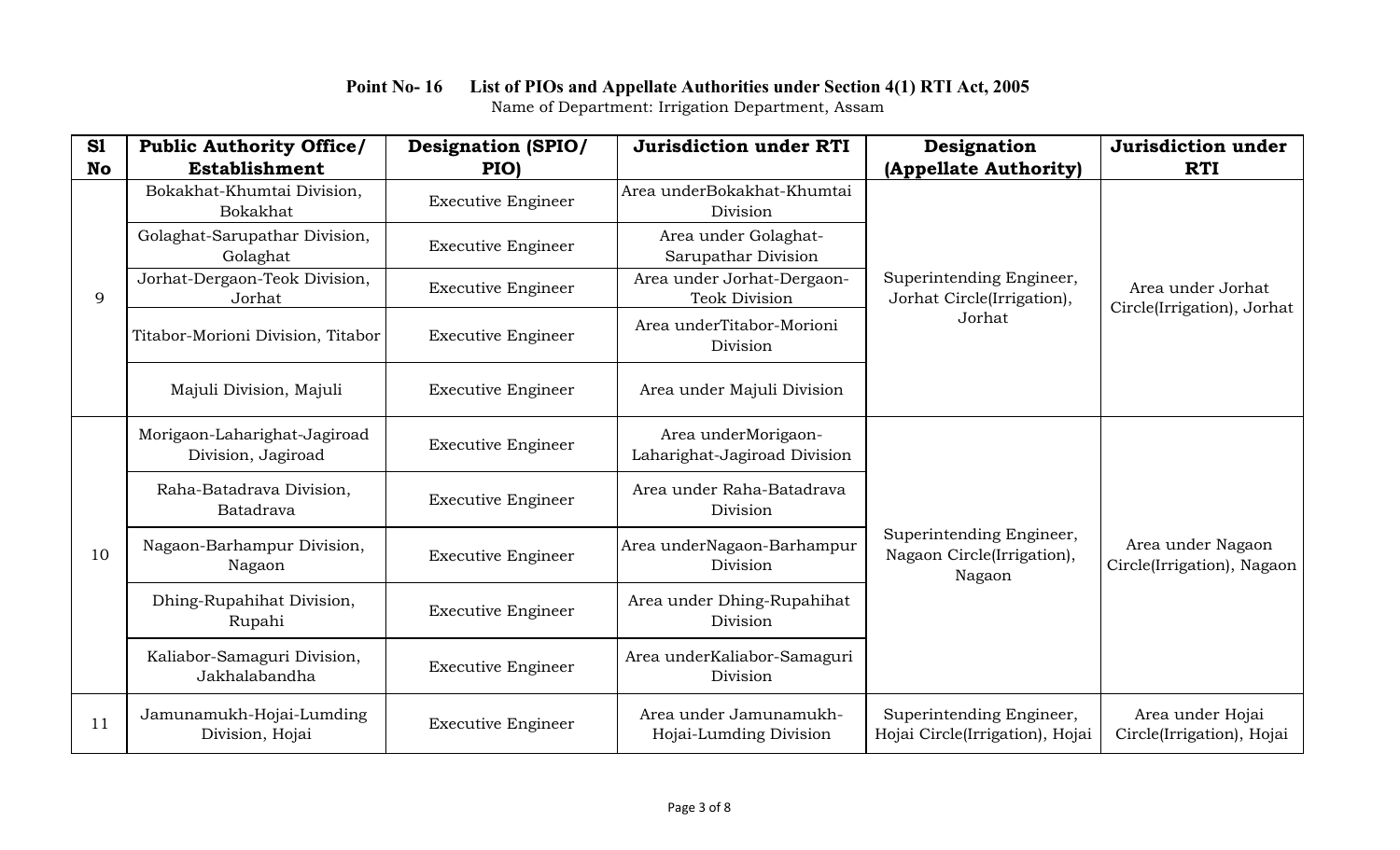| S1<br><b>No</b> | <b>Public Authority Office/</b><br><b>Establishment</b>                       | <b>Designation (SPIO/</b><br>PIO) | <b>Jurisdiction under RTI</b>                                      | Designation<br>(Appellate Authority)                                       | Jurisdiction under<br><b>RTI</b>         |
|-----------------|-------------------------------------------------------------------------------|-----------------------------------|--------------------------------------------------------------------|----------------------------------------------------------------------------|------------------------------------------|
|                 | Ratabari-Patharkandi Division,<br>Karimganj                                   | <b>Executive Engineer</b>         | Area under Ratabari-<br>Patharkandi Division                       | Superintending Engineer,<br>Cachar-Karimganj<br>Circle(Irrigation), Sichar | Area under Cachar-                       |
| 12              | Karimganj North-Karimganj<br>South-Badarpur Division,<br>Batarashi, Karimganj | <b>Executive Engineer</b>         | Area underKarimganj North-<br>Karimganj South-Badarpur<br>Division |                                                                            |                                          |
|                 | Hailakandi-Katlicherra-Algapur<br>Division, Hailakandi                        | <b>Executive Engineer</b>         | Area under Hailakandi-<br>Katlicherra-Algapur Division             |                                                                            |                                          |
|                 | Borkhola-Katigorah Division,<br>Borkhola                                      | <b>Executive Engineer</b>         | Area under Borkhola-<br>Katigorah Division                         |                                                                            | Karimganj<br>Circle(Irrigation), Silchar |
|                 | Silchar-Udharbond Division,<br>Silchar                                        | <b>Executive Engineer</b>         | Area under Silchar-Udharbond<br>Division                           |                                                                            |                                          |
|                 | Dholai-Sonai Division, Dholai                                                 | <b>Executive Engineer</b>         | Area under Dholai-Sonai<br>Division                                |                                                                            |                                          |
|                 | Lakhipur Division, Lakhipur                                                   | <b>Executive Engineer</b>         | Area under Lakhipur Division                                       |                                                                            |                                          |
| 13              | Lakhimpur-Naoboicha-Bihpuria<br>Division, North Lakhimpur                     | <b>Executive Engineer</b>         | Area under Lakhimpur-<br>Naoboicha-Bihpuria Division               | Superintending Engineer,                                                   | Area under Lakhimpur                     |
|                 | Dhakuakhana Division,<br>Dhakuakhana                                          | <b>Executive Engineer</b>         | Area under Dhakuakhana<br>Division                                 | Lakhimpur Circle(Irrigation),<br>Lakhimpur                                 | Circle(Irrigation),<br>Lakhimpur         |
|                 | Dhemaji-Jonai Division, Dhemaji                                               | <b>Executive Engineer</b>         | Area under Dhemaji-Jonai<br>Division                               |                                                                            |                                          |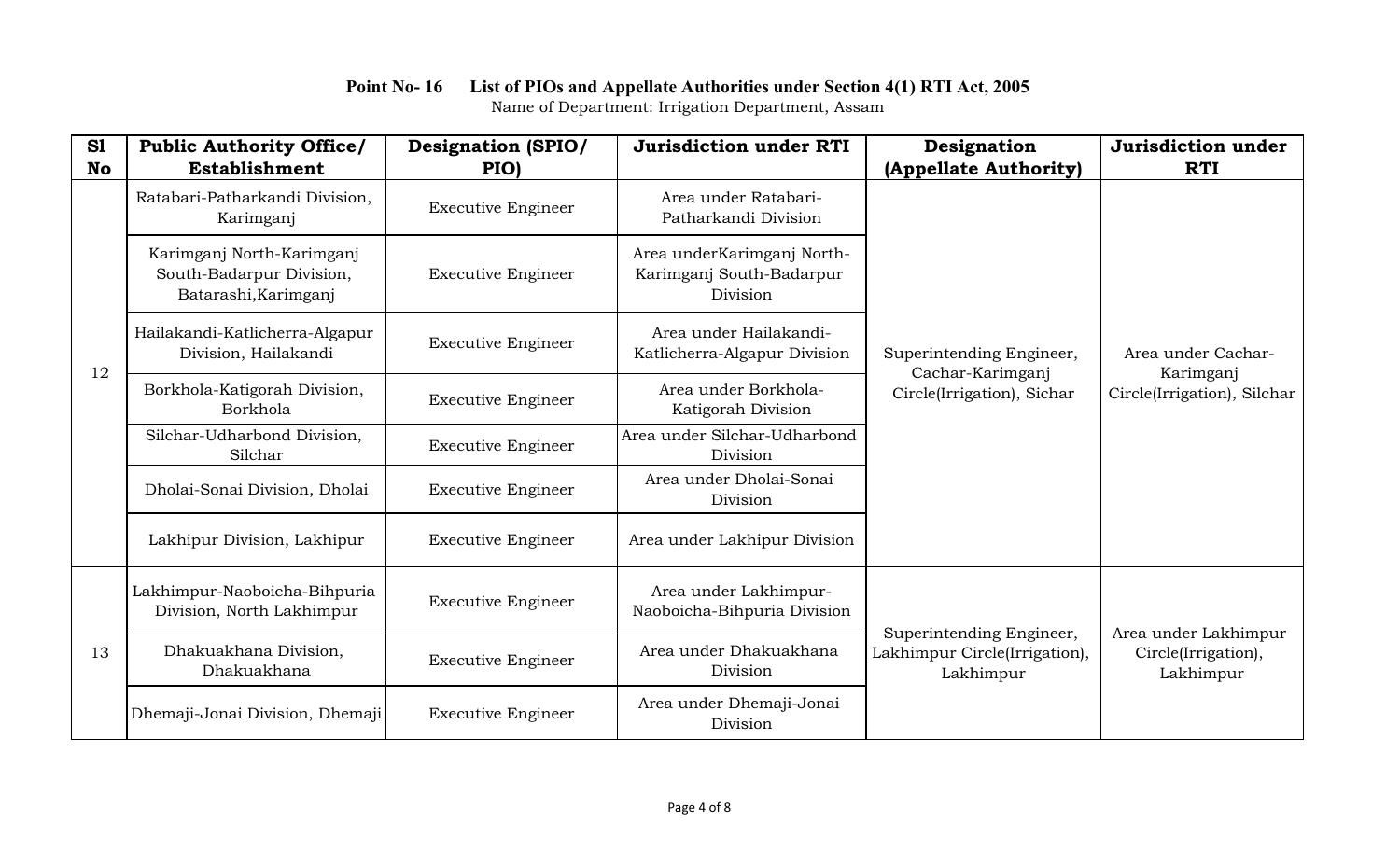#### **Point No- 16 List of PIOs and Appellate Authorities under Section 4(1) RTI Act, 2005** Name of Department: Irrigation Department, Assam

| S1<br>No | <b>Public Authority Office/</b><br><b>Establishment</b> | <b>Designation (SPIO/</b><br>PIO) | <b>Jurisdiction under RTI</b>                       | Designation<br>(Appellate Authority)                                    | Jurisdiction under<br><b>RTI</b>                          |
|----------|---------------------------------------------------------|-----------------------------------|-----------------------------------------------------|-------------------------------------------------------------------------|-----------------------------------------------------------|
|          | Dhekiajuli-Borchala Division,<br>Dhekiajuki             | <b>Executive Engineer</b>         | Area underDhekiajuli-Borchala<br>Division           | Superintending Engineer,<br>Tezpur Circle(Irrigation),<br>Tezpur        | Area under Tezpur<br>Circle(Irrigation), Tezpur           |
|          | Tezpur-Rangapara Division,<br>Tezpur                    | <b>Executive Engineer</b>         | Area underTezpur-Rangapara<br>Division              |                                                                         |                                                           |
| 14       | Sootea Division, Sootea                                 | <b>Executive Engineer</b>         | Area underSootea Division                           |                                                                         |                                                           |
|          | Biswanath-Behali Division,<br>Biswanath                 | <b>Executive Engineer</b>         | Area under Biswanath-Behali<br>Division             |                                                                         |                                                           |
|          | Gohpur Division, Gohpur                                 | <b>Executive Engineer</b>         | Area underGohpur Division                           |                                                                         |                                                           |
| 15       | Mangaldoi-Dalgaon-Sipajhar<br>Division, Mangaldoi       | <b>Executive Engineer</b>         | Area under Mangaldoi-Dalgaon-<br>Sipajhar Division  | Superintending Engineer,<br>Mangaldoi Circle (Irrigation),<br>Mangaldoi | Area under Mangaldoi<br>Circle (Irrigation),<br>Mangaldoi |
| 16       | Bhawanipur Division, Sarupeta                           | <b>Executive Engineer</b>         | Area under Bhawanaipur<br>Division                  | Superintending Engineer,<br>Nalbari Circle(Irrigation),<br>Nalbari      | Area under Nalbari<br>Circle(Irrigation), Nalbari         |
|          | Tihu Division, Tihu                                     | <b>Executive Engineer</b>         | Area under Tihu Division                            |                                                                         |                                                           |
|          | Dharmapur-Barkhetri-Nalbari<br>Division, Nalbari        | <b>Executive Engineer</b>         | Area under Dharmapur-<br>Barkhetri-Nalbari Division |                                                                         |                                                           |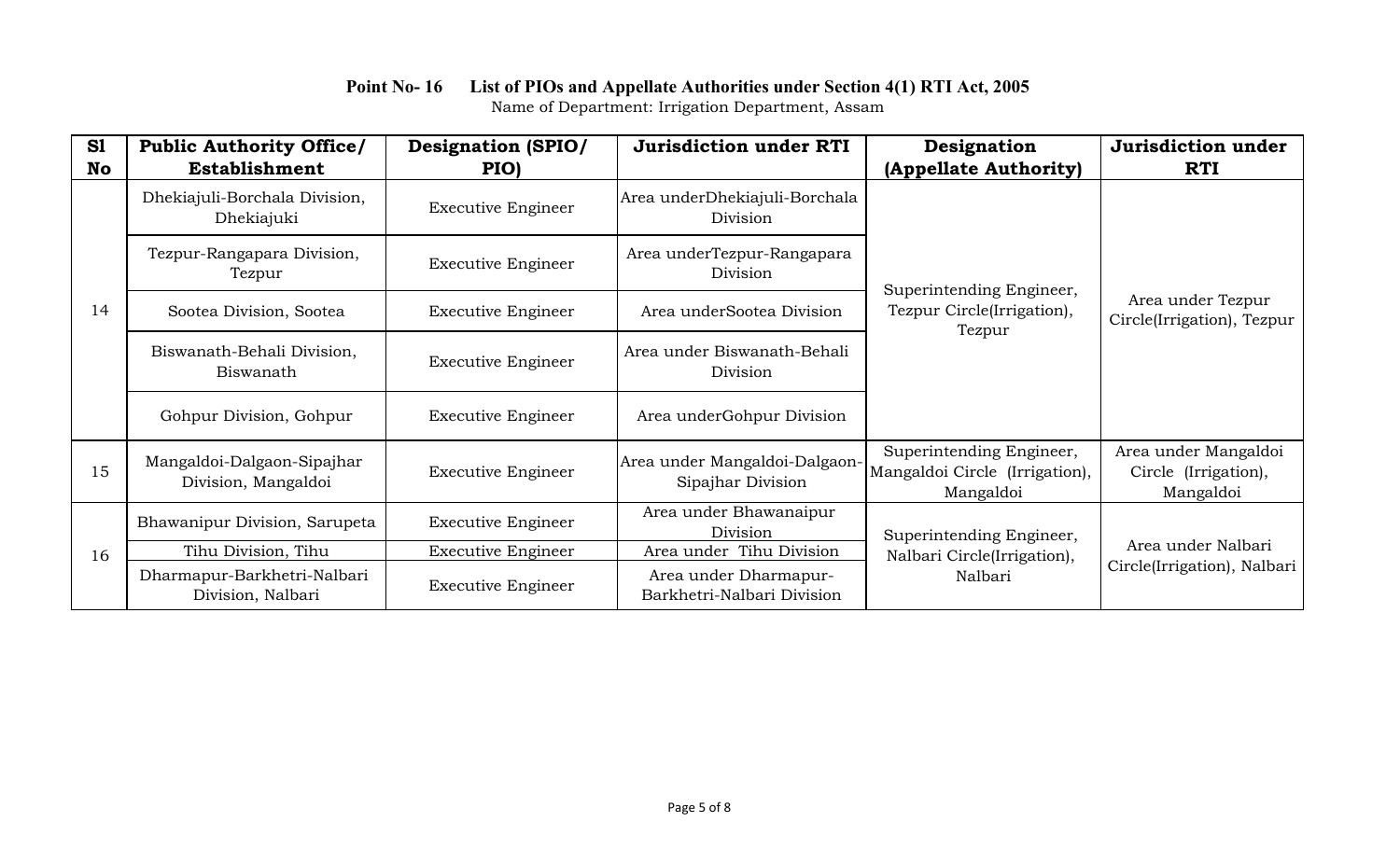| S1<br>No | <b>Public Authority Office/</b><br>Establishment | <b>Designation (SPIO/</b><br>PIO) | <b>Jurisdiction under RTI</b>                    | Designation<br>(Appellate Authority)                                    | Jurisdiction under<br><b>RTI</b>                |
|----------|--------------------------------------------------|-----------------------------------|--------------------------------------------------|-------------------------------------------------------------------------|-------------------------------------------------|
|          | Rangia-Kamalpur Division,<br>Rangia              | <b>Executive Engineer</b>         | Area under Rangia-Kamalpur<br>Division           | Superintending Engineer,<br>Kamrup Circle(Irrigation),<br>Rangia        | Area under Kamrup<br>Circle(Irrigation), Rangia |
|          | Hajo-Jalukbari Division,<br>Jalukbari            | <b>Executive Engineer</b>         | Area under Hajo-Jalukbari<br>Division            |                                                                         |                                                 |
| 17       | Guwahati West-Palashbari<br>Division, Palashbari | <b>Executive Engineer</b>         | Area under Guwahati West-<br>Palashbari Division |                                                                         |                                                 |
|          | Boko-Chaygaon Division<br>Division, Boko         | <b>Executive Engineer</b>         | Area under Boko-Chaygaon<br>Division             |                                                                         |                                                 |
|          | Dispur Division, Sonapur                         | <b>Executive Engineer</b>         | Area under Dispur Division                       |                                                                         |                                                 |
| 18       | Barpeta-Baghbar Division,<br>Barpeta             | <b>Executive Engineer</b>         | Area under Barpeta-Baghbar<br>Division           | Superintending Engineer,<br>Barpeta Circle(Irrigation),<br>Barpeta Road |                                                 |
|          | Sorbhog-Jania Division, Sorbhog                  | <b>Executive Engineer</b>         | Area under Sorbhog-Jania<br>Division             |                                                                         | Area under Barpeta<br>Circle(Irrigation),       |
|          | Sarukhetri-Chenga Division,<br>Sarthebari        | <b>Executive Engineer</b>         | Area under Sarukhetri-Chenga<br>Division         |                                                                         | Barpeta Road                                    |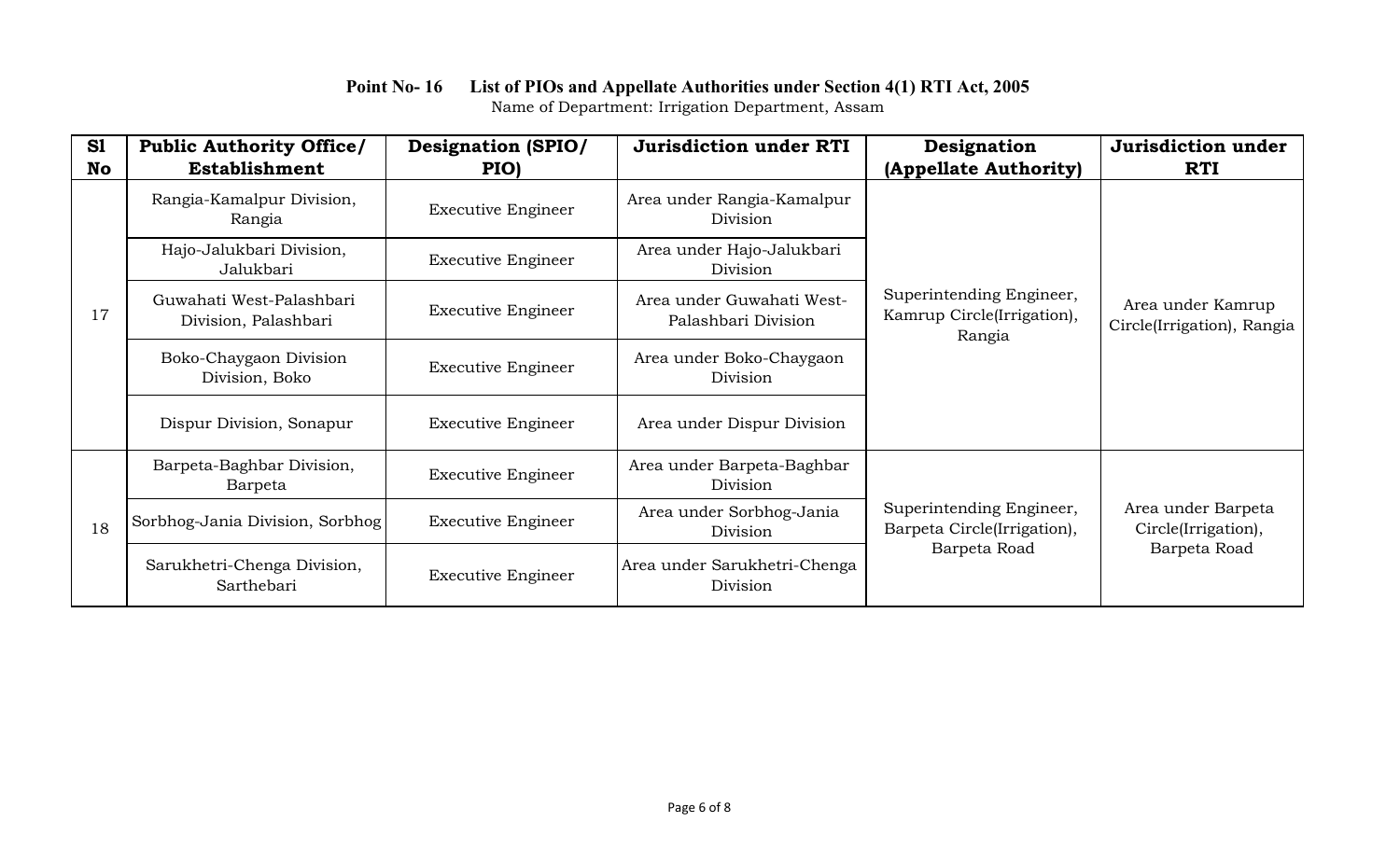| S1        | <b>Public Authority Office/</b>                          | <b>Designation (SPIO/</b> | <b>Jurisdiction under RTI</b>                            | Designation                                                          | Jurisdiction under                                     |
|-----------|----------------------------------------------------------|---------------------------|----------------------------------------------------------|----------------------------------------------------------------------|--------------------------------------------------------|
| <b>No</b> | Establishment                                            | PIO)                      |                                                          | (Appellate Authority)                                                | <b>RTI</b>                                             |
| 19        | Bongaigaon-Abhayapuri North<br>Division, Bongaigaon      | <b>Executive Engineer</b> | Area under Bongaigaon-<br>Abhayapuri North Division      | Superintending Engineer,<br>Dhubri Circle(Irrigation),<br>Gauripur   | Area under Dhubri<br>Circle(Irrigation),<br>Gauripur   |
|           | Abhayapuri South-Bilasipara<br>East Division, Abhayapuri | <b>Executive Engineer</b> | Area under Abhayapuri South-<br>Bilasipara East Division |                                                                      |                                                        |
|           | Dhubri-Golokganj Division,<br><b>Dhubri</b>              | <b>Executive Engineer</b> | Area under Dhubri-Golokganj<br>Division                  |                                                                      |                                                        |
|           | Gauripur-Bilasipara West<br>Division, Gauripur           | <b>Executive Engineer</b> | Area under Gauripur-<br>Bilasipara West Division         |                                                                      |                                                        |
|           | Mancachar-South Salmara                                  | <b>Executive Engineer</b> | Area under Mancachar-South                               | Superintending Engineer,<br>Goalpara Circle(Irrigation),<br>Goalpara | Area under Goalpara<br>Circle(Irrigation),<br>Goalpara |
| 20        | Division, Hatsingimari                                   |                           | Salmara Division                                         |                                                                      |                                                        |
|           | Goalpara West-Jaleswar                                   |                           | Area under Goalpara West-                                |                                                                      |                                                        |
|           | Division, Goalpara                                       | <b>Executive Engineer</b> | JaleswarDivision                                         |                                                                      |                                                        |
|           | Dudhnoi-Goalpara East                                    |                           | Area under Dudhnoi-Goalpara                              |                                                                      |                                                        |
|           | Division, Dudhnoi                                        | <b>Executive Engineer</b> | East Division                                            |                                                                      |                                                        |